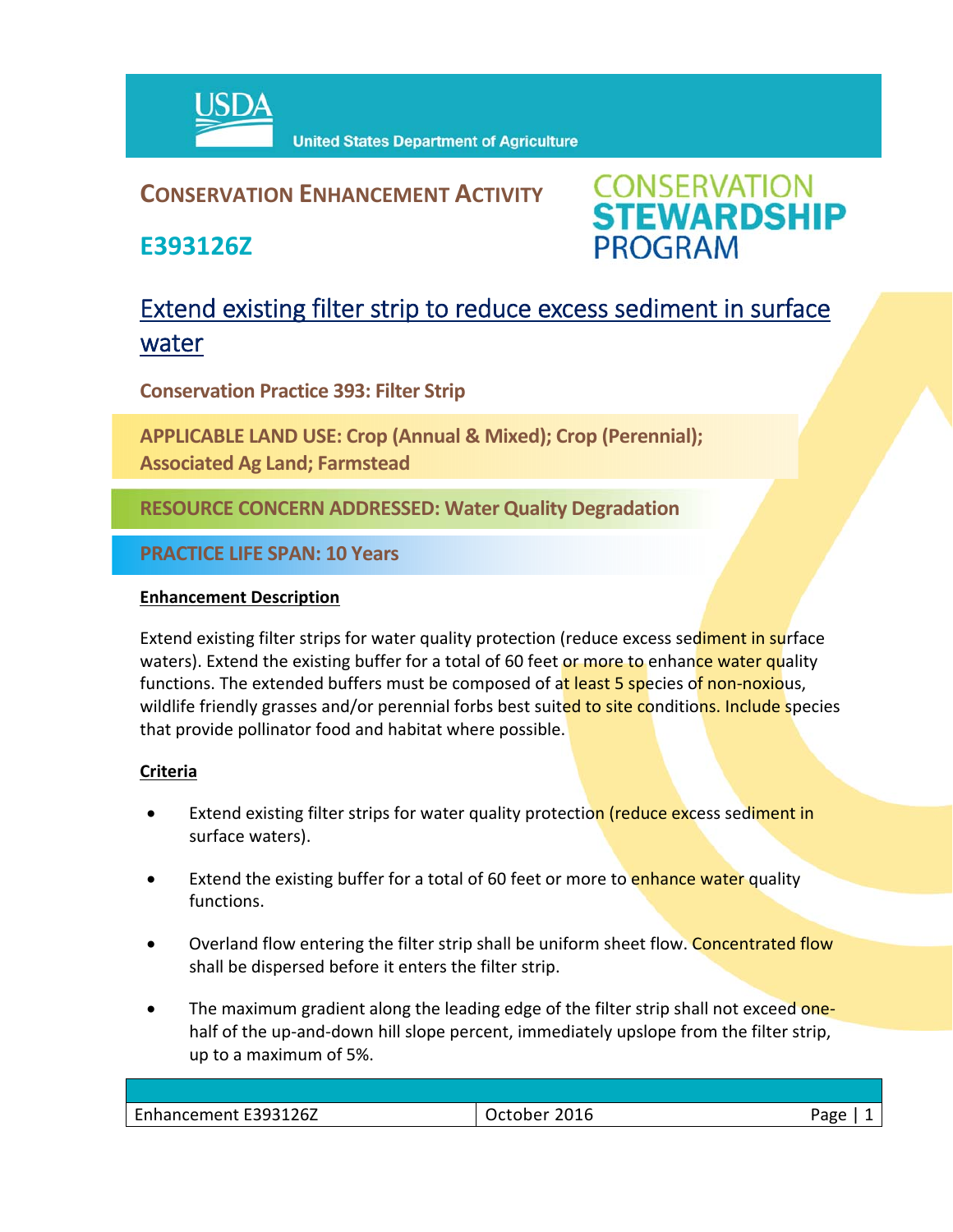

- Filter strips shall not be used as a travel lane for equipment or livestock.
- The filter strip will be designed to have a 10‐year life span, following the procedure in the Agronomy



Technical Note No. 2 (Using RUSLE2 for the Design and Predicted Effectiveness of Vegetative Filter Strips (VFS) for Sediment), based on the sediment delivery in RUSLE2 to the upper edge of the filter strip and ratio of the filter strip flow length to the length of the flow path from the contributing area.

- The filter strip shall be located immediately downslope from the source area of contaminants.
- The drainage area above the filter strip shall have a slope of 1% or greater.
- The extended buffers must be composed of at least 5 species of non-noxious, wildlife friendly grasses and/or perennial forbs best suited to site conditions. Include species that provide pollinator food and habitat where possible. State-listed noxious or invasive plants will not be established in the filter strip.
- The filter strip shall be established to permanent herbaceous vegetation. Species selected shall be:
	- o able to withstand partial burial from sediment deposition and
	- $\circ$  tolerant of herbicides used on the area that contributes runoff to the filter strip.
- Species selected shall have stiff stems and a high stem density near the ground surface.
- Species selected for seeding or planting shall be suited to current site conditions and intended uses.
- Selected species will have the capacity to achieve adequate density and vigor within an appropriate period to stabilize the site sufficiently to permit suited uses with ordinary management activities.
- Species, rates of seeding or planting, minimum quality of planting stock, such as PLS or stem caliper, and method of establishment shall be specified before application. Only viable, high quality seed or planting stock will be used.

| Enhancement E393126Z<br>$\sim$ |              |
|--------------------------------|--------------|
| 2016                           | - המבי<br>ີ⊂ |